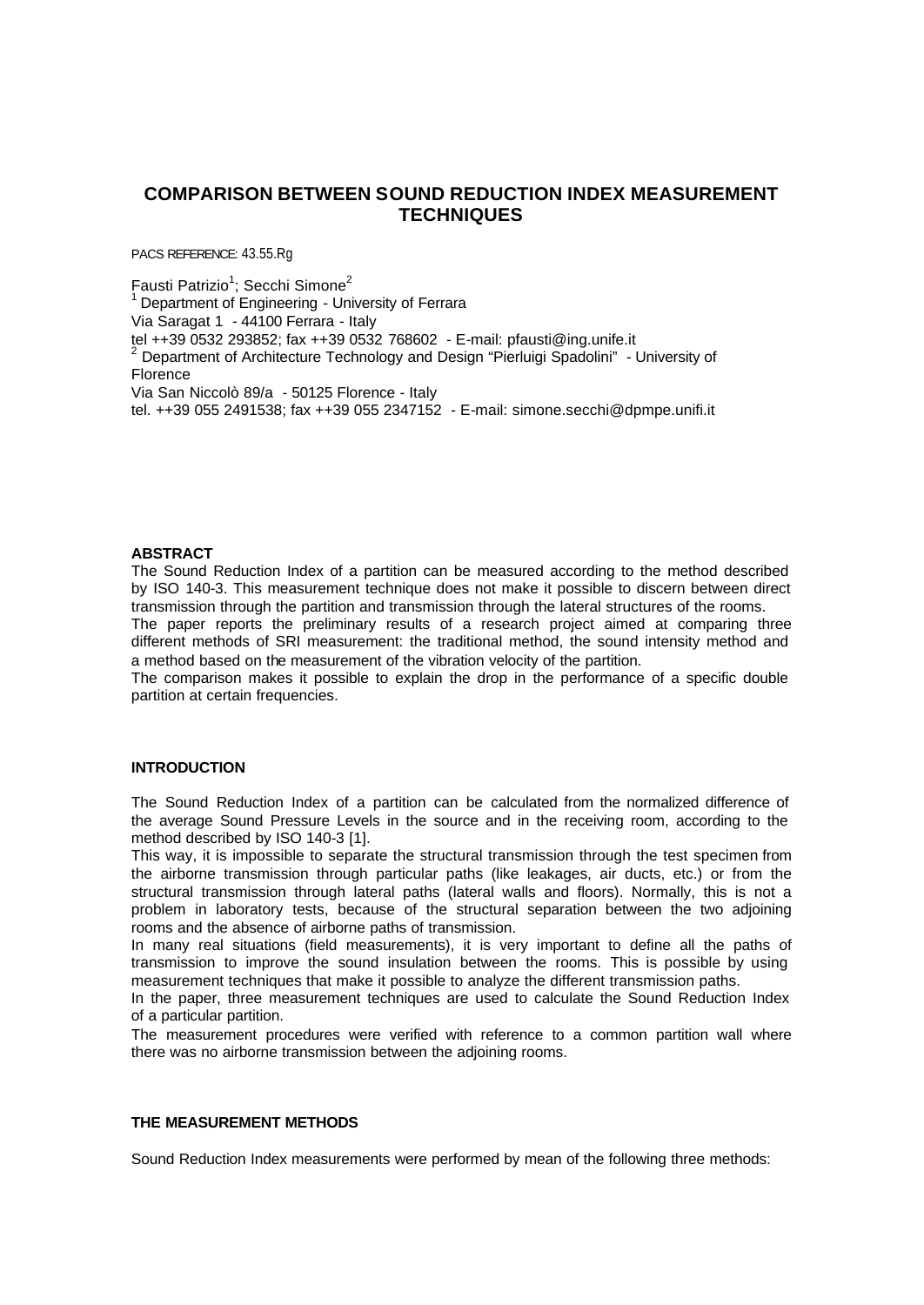- the traditional method defined by ISO  $140 3$  [1];
- the intensity method defined by ISO/DIS 15186-1 [2]
- the method of the vibration velocity of the partition, not standardized.

According to ISO 140-3 (traditional method), the average sound pressure levels must be measured both in the source and in receiving room. The SPL in the receiving room must be greater at all the frequencies of analysis than the background level by at least 10 dB. Moreover, the reverberation time has to be measured in the receiving room to normalize the sound pressure level difference between the two rooms.

With the sound intensity technique the sound power incident on the test specimen is determined by the sound pressure in the source room and the sound power transmitted is determined by direct measurement of the sound intensity through the test specimen. The latter measurement is independent of the flanking transmission from any path not enclosed in the measurement surface. Intensity measurements take into account both the structural and the airborne transmission through the partition wall and any other components of the partition (like leakages and air ducts). In laboratory conditions, intensity measurements should give results near those obtained with the traditional method.

The ISO/DIS 15186-1 gives this equation for the determination of the intensity sound reduction index:

$$
R_{I} = L_{ps} - L_{I_n} - 6 + 10 \log \left( \frac{S}{S_m} \right)
$$
 (1)

where  $L_p$  is the average sound pressure level in the source room,  $L_p$  is the average normal sound intensity level over the measurement surface in the receiving room, S is the area of the test specimen and  $S<sub>m</sub>$  is the total area of the measurement surface completely enveloping the test specimen.

In order to make the results more comparable with the conventional two-room method, a correction (room or Waterhouse correction) shall be used. This correction takes into account the higher energy density close to the test specimen boundary in the source room. In the standard ISO/DIS 15186-1 the correction is called "adaptation term  $K<sub>c</sub>$ " and the modified intensity sound reduction index become:

$$
R_{I,m} = R_I + K_c
$$

Intensity measurements need a particular acoustic field in the receiving room and for this reason they are often less practical than traditional measurements.

An estimate of the quality of the measurement environment could be obtained by the surface pressure intensity indicator  $F_{pl}$ :

$$
F_{pI} = L_p - L_{In}
$$

The third measurement method gives results that depend only on the structural transmission through the partition wall and not on any airborne path or lateral path. In this case, it is necessary to measure the average velocity of vibration of the partition wall and the sound pressure level in the source room. The sound pressure level must be measured by taking into account the reflecting effects of the partition itself.

Moreover, it is necessary to estimate the radiation factor of the partition wall. Some formulas for the evaluation of the radiation factor, both above and below the critical frequency, are given in EN 12354-1 [3]

In particular, the radiation factor for free waves, when the critical frequency  $f_c$  is at least double the natural frequency (this is typically the case for masonry walls), is given by:

$$
\sigma = \frac{1}{\sqrt{1 - \frac{f_c}{f}}}, \quad (\sigma \le 2)
$$
\n(2)

The sound reduction index of the partition can be calculated according to the following formula:

$$
R = 10 \lg \left( \frac{\Pi_i}{\Pi_{rad}} \right) = 10 \lg \left( \frac{\left\langle p_s^2 \right\rangle}{4 \, \mathbf{r}_0^2 c_0^2 \left\langle v^2 \right\rangle \mathbf{s}} \right) \tag{3}
$$

where  $\sigma$  is the radiation factor,  $\rho_0 c_0$  is the specific impedance of air (kg/m<sup>2</sup>·s), < $v^2$ > is the spatial average of the squared vibration velocity of the partition  $(m/s)^2$  and  $\langle p_s^2 \rangle$  is the spatial average of the squared sound pressure in the source room  $(Pa)^2$ .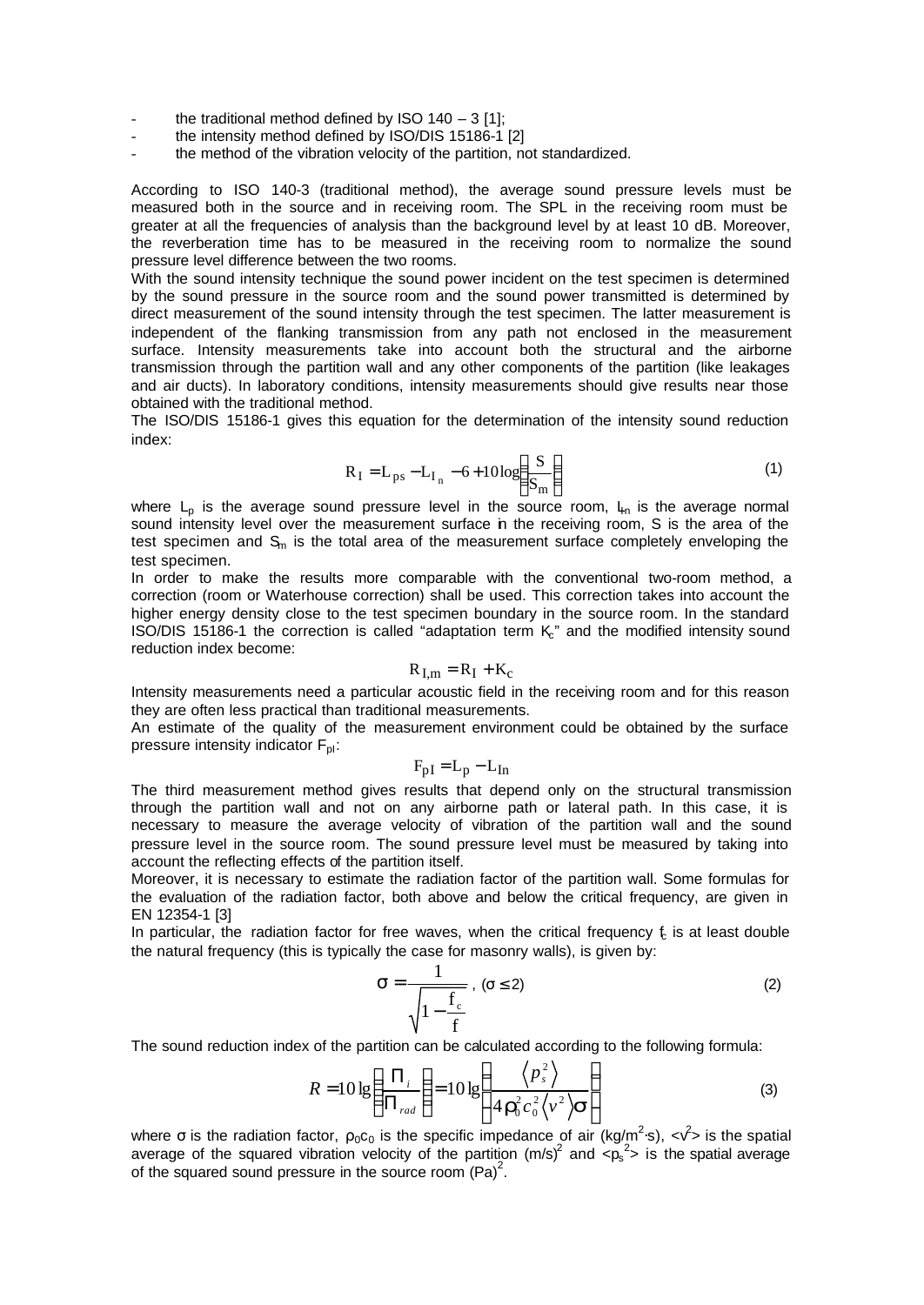#### **VALIDATION OF THE MEASUREMENT METHODS**

The three measurement methods were tested by evaluating the Sound Reduction Index of a simple brick wall, plastered with mortar on both sides. No airborne transmission path was present between the two adjoining rooms.

Vibration measurements were performed also in the lateral structures of the receiving room to evaluate the amount of structural lateral transmission, in accordance to annex E of ISO 140-3.

For the measurement of SRI with the intensity method, a grid of  $4 \times 5$  points was defined in the receiving side of the partition wall. The vibration velocity of the partition was measured in ten points randomly distributed in the receiving side of the partition wall. Their position respects the recommendations given in ISO/CD 10848 – 1 [4].

A Brüel & Kjær type 4371 accelerometer, with a weight of 11 grams and a not-damped resonance frequency of 48 kHz, and a B&K type 2635 charge amplifier were used for the velocity measurements.

The accelerometer was fixed to the wall surface by means of a thin layer of bees-wax, being this mounting technique recommended both for the roughness of the wall plaster and for the minor variation introduced in the resonance frequency of the mounted accelerometer. In fact, it is known that the mounting condition of the accelerometer can lower the resonance frequency of the measurement system, creating problems at higher frequencies of analysis.

Intensity measurements were performed by means of a intensity probe B&K type 3584.

All measurements were performed by means of the sound analyzer B&K 2260.

Figure 1 shows the comparison between the results obtained with the three techniques.



 $-I$  ISO 140: Rw = 38 (-0.3;-2.5)  $-I$  Intensity: Rw = 38 (-0.6;-3.5)  $-I$  Velocity: Rw = 38 (-0.3;-2.8)

Figure 1: results of SRI measurements in the test wall, with the three techniques.

The results in terms of Rating of Sound Reduction Index,  $R_w$ , are identical for the three techniques, with some differences in spectrum adaptation terms.

The frequency analysis of the Sound Reduction Index points out a scattering of results in the low frequencies region, with lower values obtained with the intensity technique and greater values for the velocity techniques.

It is necessary to point out the difficulty in estimating the radiation factor of the wall around the critical frequency region that should be about 200 Hz. The values of the radiation factor of the tested wall, calculated according to annex A of EN 12354 – 1, are shown in table 1.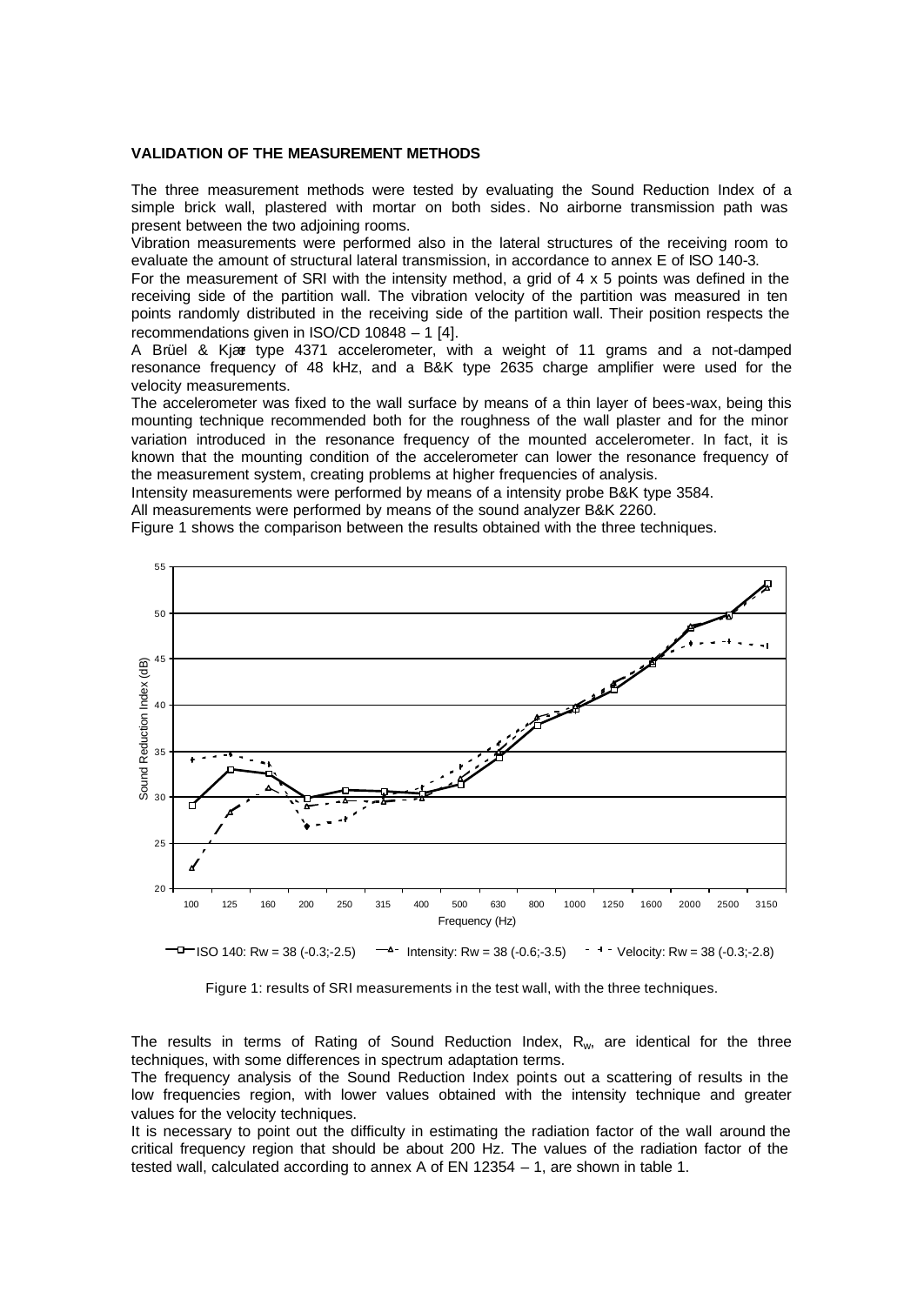| trequency<br>(Hz)   | 100  | 125   | 160  | 200  | 250  | 315 | 400 | 500 | 630            | 800 |         | .25<br>N | . 6<br>n | ⌒<br>-<br>r | 2.5<br>N | 3.15<br>r |
|---------------------|------|-------|------|------|------|-----|-----|-----|----------------|-----|---------|----------|----------|-------------|----------|-----------|
| radiation<br>factor | 0.15 | 0.241 | 0.61 | 2.00 | 2.00 | .65 | .41 | .29 | $\Omega$<br>.Z | .15 | 10<br>- | .09      | .07      | .05         | .04      | .03       |

At the frequencies of 200 and 250 Hz, the limiting value of 2 has been given to the radiation factor, being the value calculated with equation (2) greater than this limiting value.

At high frequencies, the results obtained with the velocity techniques are lower than the other ones, probably because of the difficulties in creating a perfect junction between the accelerometer and the wall.

## **CASE STUDY: DOUBLE PARTITION WALL WITH AIRBORNE TRANSMISSION**

The wall studied was realized with a double layer of 6 cm hollow bricks, plastered on the external sides, and with a 2 cm thick self-adhesive resilient layer in the internal cavity (figure 2).

The design of the double wall partition was optimized to have a high Sound Reduction Index values together with limited thickness and mass. For this reason, a resilient material with a low value of dynamic stiffness was chosen. In particular, a double layer of polyethylene with closed cells characterised by a dynamic stiffness of 20  $MN/m<sup>3</sup>$  was inserted in the cavity of the double wall in order to have a low value of the mass – spring – mass resonance frequency..

In the connections between the partition and its flanking structures (lateral walls and floors), a thin strip of neoprene was inserted, in order to reduce the flanking transmission by realizing an elastic junction.

The Sound Reduction Index of the double wall was tested in the acoustic laboratory of the University of Padova.



Figure 2: axonometric view of the double partition of the case study.

After the realization of the double wall in the laboratory, the following two problems arose.

A leakage opened along the junction line between the partition and the ceiling of the laboratory; this was probably due to the shrinking of the mortar between the bricks and to the fall of the resilient layer;

the connection between the two layers of bricks was varied because of a little inflection of the layers and of the reduced adherence between them (assured by the self- adhesive strip of neoprene).

Because of these two problems, the Sound Reduction Index of the double wall was much lower than expected.

In particular, it was observed that a great amount of sound could pass through the leakage opened along the junction between the partition and the ceiling of the laboratory.

For this reason, after a preliminary test of the wall, the leakage was sealed with silicone and, as a consequence of this, the Sound Reduction Index of the partition greatly increased at high frequencies.

To better characterize the real performance of the double wall in the presence of structural and airborne transmission paths , measurements were carried out by means of both the traditional technique (based on ISO 140 – 3) and the vibration velocity technique, described in the previous paragraph.

In particular, results obtained by means of the vibration velocity technique are determined only by the structural transmission through the partition wall and not by the airborne transmission through the leakage nor by the structural flanking transmission through the lateral structures of the laboratory, though in any case this second form of transmission should be negligible. In fact, the laboratory of the University of Padova, being realized in accordance to ISO 140 – 1, is characterized by suppressed flanking transmission.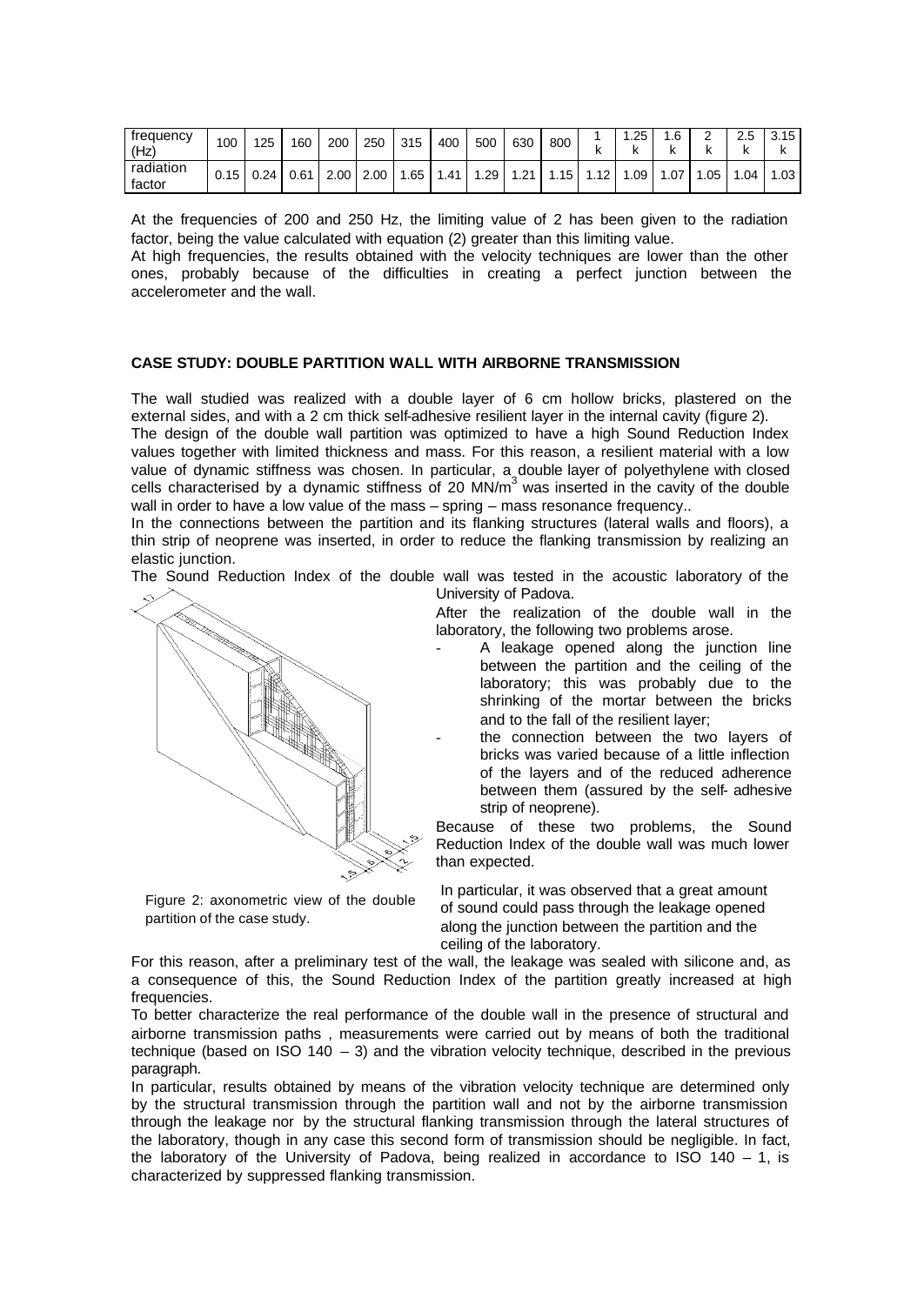

Figure 3:Sound Reduction Index of the partition with (1, 2) and without the leakage (3), measured with different techniques, and estimated (4).

Figure 3 shows the results obtained for the partition with the leakage in the upper edge with the traditional technique (1) and with the vibration velocity technique (2) and for the partition after the sealing of the leakage with silicone with the traditional technique (3).

The great influence of the leakage in the drop of insulation at high frequencies is clear.

Measurements carried out with the vibration velocity technique are not influenced by the transmission through the leakage, but are affected by two problems.

At lower frequencies, in correspondence of the critical frequency of the double wall (at about 80 - 100 Hz) there is a difficulty in the estimation of the radiation factor. In fact, at the coincidence, the radiation factor should assume very high values, but this effect can be attenuated by the damping of the structure.

At higher frequencies, there is probably a problem in the velocity measurement because of the difficulties in creating a perfect connection between the accelerometer and the wall plaster.

It is interesting to note that the results obtained before the sealing of the leakage (curve 1 in figures 3) can be well approximated by averaging the transmission of the partition without leakage (3) with the transmission of a leakage.

The Sound Reduction Index of the leakage, whose dimensions were about 4 mm wide x 3600 mm long, has been assumed to increase linearly with the frequency, with an increase of 3 dB per octave.

Curve 4 in figure 3 shows the result of the estimation of the Sound Reduction Index of the partition with a leakage characterized by the dimensions mentioned above.

It can be noted that the presence of a 4 mm wide leakage can produce a drop in the performance of the partition up to 25 dB at higher frequencies.

The comparison referring to the rating of Sound Reduction Index indicates a good agreement between estimated ( $R_w = 37.5$  dB) and measured values ( $R_w = 37.3$  dB).

## **CONCLUSIONS**

The results of the comparison between the three measurement techniques of the Sound Reduction Index indicate a good agreement between the values obtained.

Though there are some difficulties in the measurements based on the intensity and on the vibration velocity, the case study analyzed shows the utility of these techniques in the